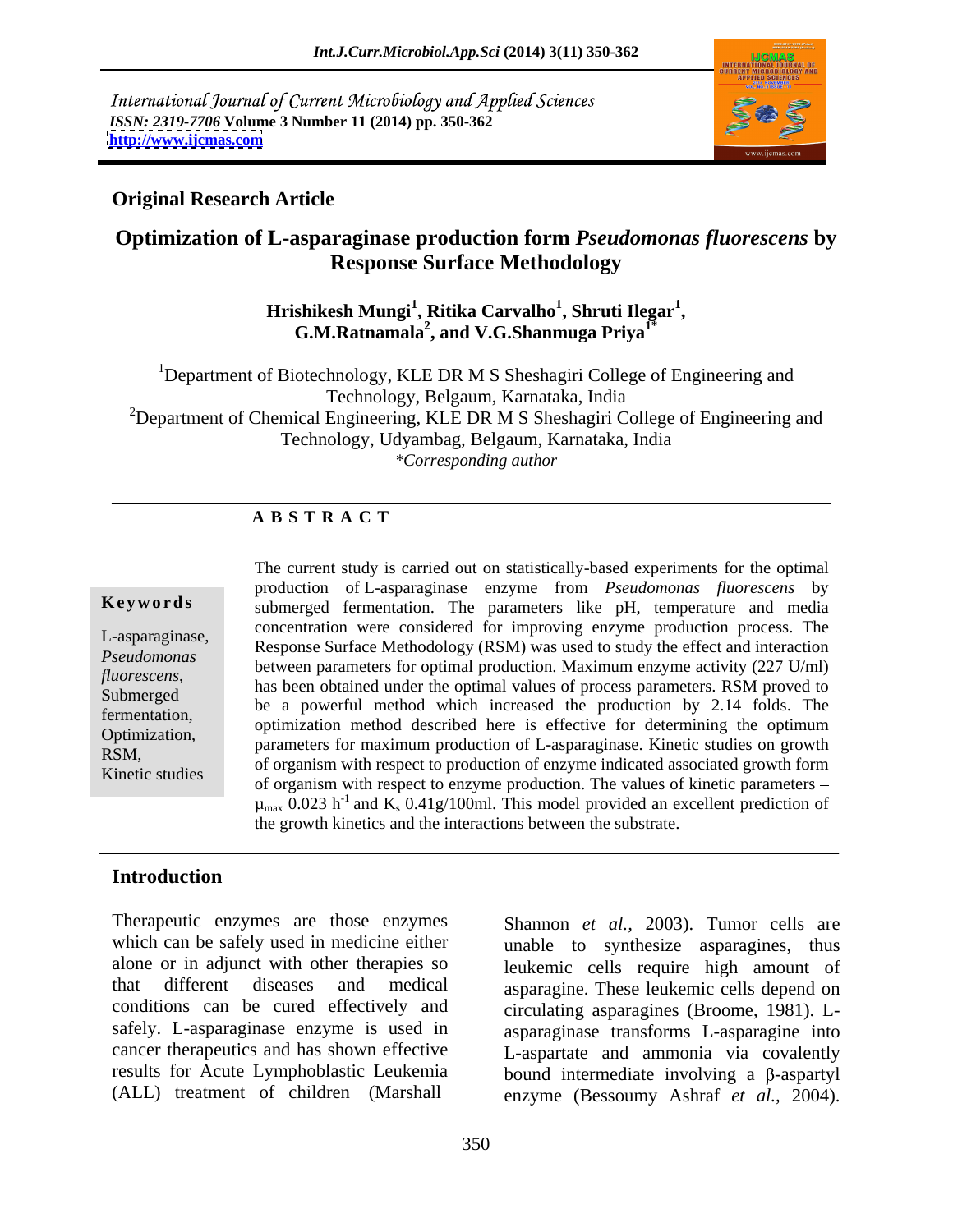This deprives the leukemic cell of product formation to obtain the growth rate circulating asparagine, which leads to cell death. The following microorganisms have been reported for production of L asparaginase: *Escherichia coli* (Derst *et al.,* 1994); *Serratia marcescens* (Heinemann and Howard, 1969); *Enterobacter cloacae* (Nawaz *et al.,* 1998); *Pseudomonas stutzeri* (Manna *et al.,* 1995); *Erwinia* species Microorganisms (NCIM). It was maintained (Kotzia Georgia *et al.,* 2007); *Capsicum*  on Nutrient agar, pH 7.4. The slants were *annum* (Bano Mozeena and incubated at  $25 \pm 2$ °C for 24 hrs and the Sivaramakrishnan, 1980). Continuous sub-culturing was carried out after every 20 therapy with the enzyme from *E. coli* source has commonly resulted in problems of toxicity, including immunological sensitivity to the foreign protein, thus resulting in a activity was by determined by method neutralization of drug effect (Allison James reported by (Shirfrin *et al.,* 1974). In brief, *et al.,* 1971). Therefore, the use of new serologically different L-asparaginase with a to 1.0 ml of 50 M Tris-hydrochloride buffer similar therapeutic effect is highly desirable (Saleem Basha *et al.,* 2009). Production of water. To this mixture 0.1 ml of sample was L-asparaginase enzyme by submerged added and incubated for 30min at 37<sup>o</sup>C. The fermentation has been reported of low yield reaction was quenched by addition of 0.1 ml as compared to solid state fermentation 1.5M Trichloroacetic Acid (TCA). 0.2ml of (Saleem Basha *et al.,* 2009). Optimization of growth parameters increases the yield of mixture was diluted by 4.3 ml of double enzyme activity in fermentation. distil water followed by addition of 0.5ml of Optimization by one factor at a time Nessler's reagent. The liberated ammonia (OFAT) is a well studied method. This was determined spectrophotometrically at method is time consuming but it helps in 436nm. The concentrations of ammonia finding high and low values of process variables. Use of statistical experimental designs for optimization of the process variables is well suited to study the asparaginase is equal to amount of ammonia interactive effects of the variables (Sangita

Ghosh *et al.*, 2013).<br>The study on interacting variables is **Site of enzyme production** important as it has a major impact on To determine the site of L-asparaginase production. Here an attempt was made to production i.e. extracellular or intracellular, study the production of L-asparaginase by *Pseudomonas fluorescens* was grown in selecting an appropriate medium and to nutrient broth medium and incubated for 24 determine the optimal conditions with their hrs at  $25^{\circ}$ C. After 24 hrs, 50ml of culture interactions to obtain the maximum activity medium was centrifuged at 10,000rpm for using Response surface methodology. 10 min. Enzyme assay for production of L- Kinetic studies were performed for the asparaginase was carried on supernatant. growth of microorganism on substrate and

of product formation.

### **Materials and Methods**

**Microbial strains**: *Pseudomonas fluorescens* NCIM 2639 was procured from National Collection of Industrial days. The contract of the contract of the contract of the contract of the contract of the contract of the contract of the contract of the contract of the contract of the contract of the contract of the contract of the cont

**Assay of asparaginase**: Asparaginase 0.1 ml of 189 mM L-asparagine was added (pH 7.4), the volume was made up to 2ml by  $\rm^{\circ}C.$  The 1.5M Trichloroacetic Acid (TCA). 0.2ml of supernatant from the centrifuged reaction were determined from a standard curve with ammonium sulfate as the source of dissolved ammonia. 1 IU (International Unit) of L liberated from L-asparagine per minute.

### **Site of enzyme production**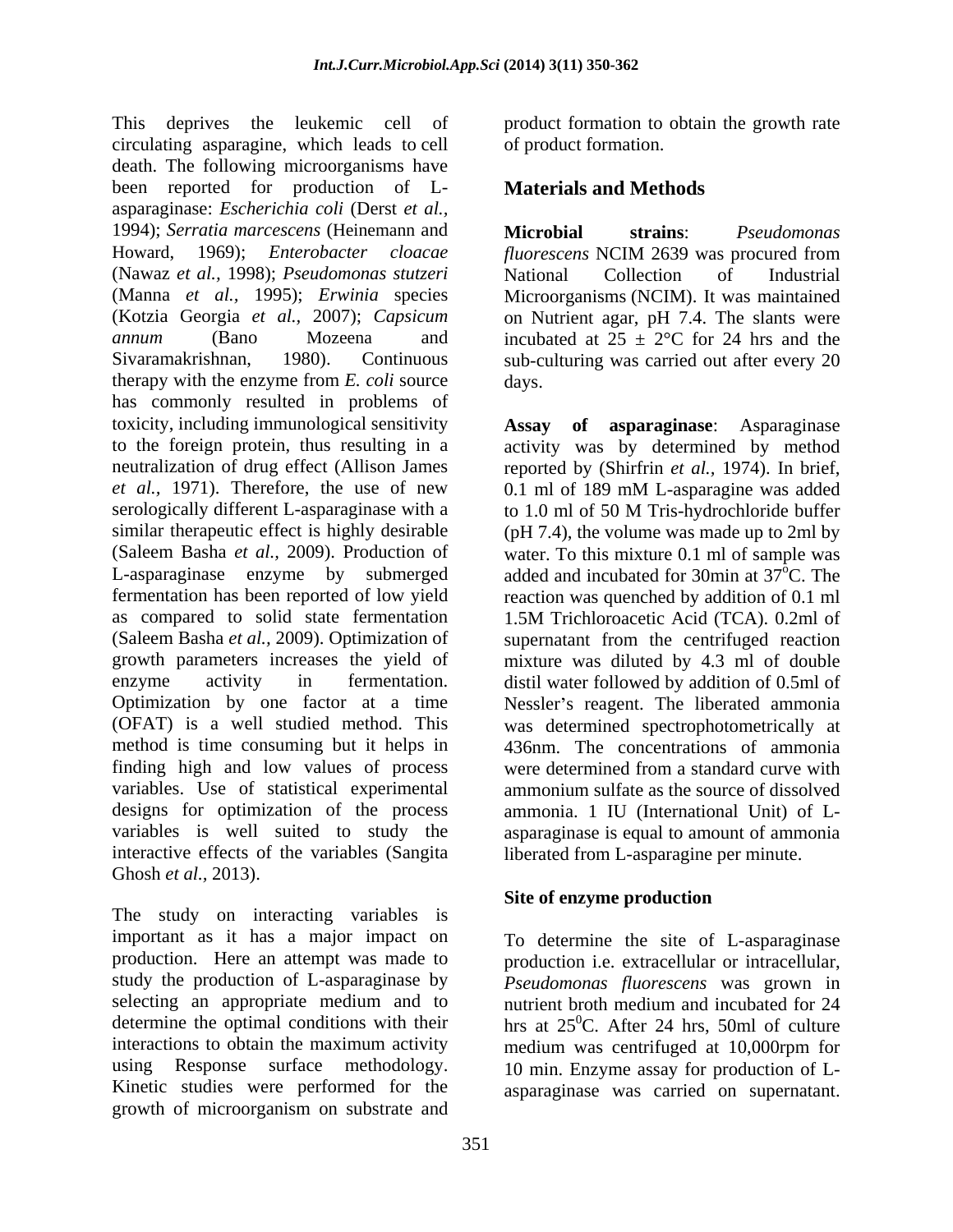The pellet was re-dissolved in phosphate For each run triplicate study was carried out. buffer pH 6.8 solution and was subjected to The 20 set of batch experiments designed by sonication for 5min. The sonicated sample was centrifuged at 10,00 rpm for 5 min and the supernatant was subjected for enzyme assay with appropriates blank samples.

Type of conventional medium which bioprocess technology and for designing enhances optimum activity was screened industrial scale bioreactors. The from Nutrient broth, Luria bertani broth and concentration of substrate controls growth MGYP broth (Malt extract, Glucose, Yeast rate of product formation. A plot of biomass extract and Peptone). 1mL of overnight grown culture was inoculated into the Erlenmeyer flask containing 1g of the respective medium in 100ml water. The flasks were incubated at 25°C and fermented obtaining various Specific growth rates for samples were taken at 24 h intervals and different substrate concentration. Monod's assayed for enzyme activity model has been used to study the growth of

The initial batch studies were carried out by one factor at a time (OFAT) method by varying only a single factor and keeping the  $\frac{dx}{dt} = \mu X$  (1) remaining factors constant. The optimal level of nutrient broth concentration was studied by varying the amount as  $0.5g/l$ ,  $\mu$ -specific ground 1g/l,  $1.5g/1$  and  $2g/1$ . The initial pH was varied over the range of  $2\n-10$  and the effect of incubation temperature was determined by varying the range of  $15-30$ °C, while all other factors were kept constant. Samples were drawn continuously at 24 h interval and the enzyme assay was carried out to

### **Factorial Design**

Results and Discussion<br>Response Surface Methodology (RSM) was<br>Results and Discussion employed using Minitab14 to identify the Site of production optimized conditions for the enzyme production. The OFAT study of parameters gave the high and low value for each intracellular fluid of *Pseudomonas* RSM design and are as shown in Table 1.

software are as given in Table 2**.**

### **Kinetic studies of bacterial growth**

**Screening of medium** any microorganism on substrate and product **One factor optimization** A growth kinetic model for the growth of formation is important for development of industrial scale bioreactors. The concentration vs. time was obtained. Variation in biomass concentration was obtained at different initial substrate concentrations for different runs, thus *Pseudomonas fluorescens* for production of l-asparaginase. Growth rate of microorganism during exponential growth phase can be represented in equation 1

## (1)

 $\mu$ =Specific growth rate (1/hr), X=biomass concentration.

Monod's equation is given by equation  $2$ 

$$
\mu = \frac{\mu \text{max} \cdot \text{s}}{\text{Ks} + \text{s}} \qquad (2)
$$

calculate the enzyme activity. concentration was plotted; the slope gives 1/ A graph of  $1/\mu$  Vs  $1/S$  for respective media  $\mu_{\text{max}}$  and the intercept gives  $K_s$ .

### **Results and Discussion**

### **Site of production**

parameter. These values were used in the *fluorescens* for production of L-asparaginase Enzyme analysis of extracellular and intracellular fluid of *Pseudomonas*  indicated that the enzyme is produced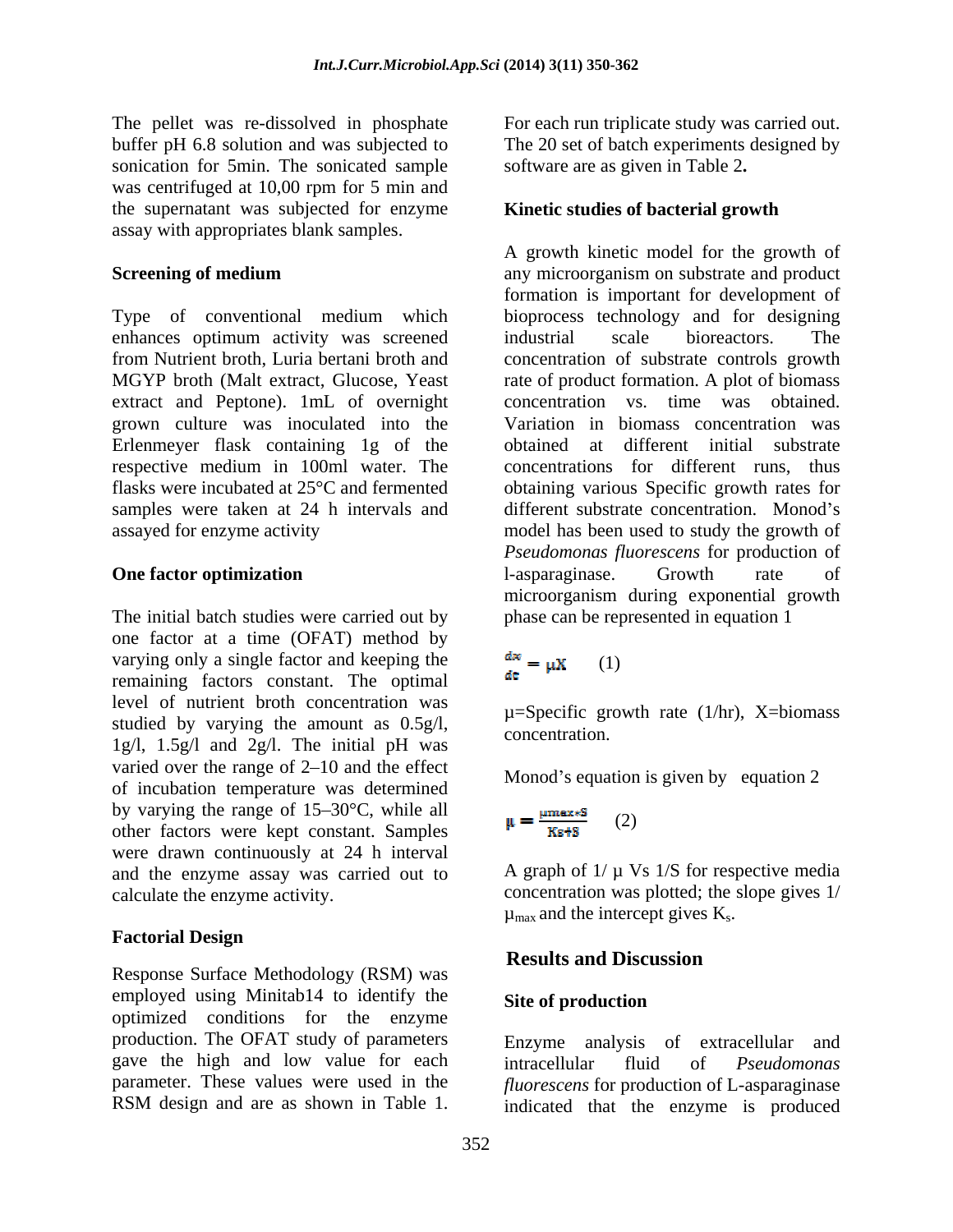Experiments were carried out by using nutrient broth, Luria bertani broth and MGYP broth for L-asparaginase production. The experimental results for screening of conventional mediums are graphically<br>shown in Figure 1. All three mediums shown in Figure 1. All three mediums The incubation temperature has a direct showed positive results for the production of effect on the growth of the bacteria and thus the enzyme with yields varying in the range affects the enzyme production. A range of of 59 to 106 (U/ml) (Figure 1). Nutrient temperature varying from 25°C to 35°C was broth showed maximum enzyme activity of taken into study. Maximum enzyme activity 106 (U/ml) as compared to Luria bertani and MGYP broths. h of incubation as represented in Figure 4.

# **production of L-asparaginase**

The amount of medium concentration plays optimum values of medium concentration a vital role for the enhancement of the 1.5 gm/100 ml, initial pH 8 and temperature enzyme production. Four different initial (30°C). A maximum enzyme activity of 165 medium concentration (nutrient broth) amounts (0.5 g, 1 g, 1.5 g and 2 g per 100 ml) were considered for optimization **Optimization of process variables using** studies. Figure 2 shows a constant increase in enzyme activity with a maximum value of 135 (U/ml) for 1.5g of substrate per 100 ml. Further increase in substrate concentration is observed to be inhibitory for production of l is due to substrate inhibition. Thus, an for better activity and 1.5g/100ml of nutrient broth was found as optimum substrate amount for L-asparaginase production in the

Initial pH of the medium is necessary for

extracellular. Extracellular production would growth and production of enzyme. It reduces eliminate the interaction of intracellular lag phase and also enhances the production. components, thus affecting less on the Buffers with pH of 2, 4, 6, 8, and 10 were stability of enzyme. It would also easy the taken into observation. Highest enzyme load on purification. activity of 129 (U/ml) was observed at a pH **Screening of medium the enzyme activity for the various pH** of 8 after 96 h of incubation. Figure 3 shows conditions. Maximum enzyme activity was also observed near pH 8 for *Pseudomonas aeruginosa* (Abdel-Fattah and Olama, 2002)

### **Effect of incubation temperature**

**Effect of medium concentration on** of 150 (U/ml) was recorded at 30°C after 96 Further increase in the temperature resulted in reduction of enzyme activity.

> An experiment was carried out at the U/ml was found after 96 h of fermentation.

## **Response Surface Methodology**

asparaginase. Reduction in the enzyme yield of experiments were performed as per the optimal amount of substrate should be used enzyme. The response of L-asparaginase present study. enzyme activity obtained from the design of **Effect of pH on production of L-** the software are shown in Figure 5. It is seen **asparaginase** that the model predicts most of the To determine the optimal level of the three variables which influences the enzyme production OFAT design is used. The 20 set software. The response was activity of activity ranged from 77(U/ml) to 150(U/ml). The RSM design for L-asparaginase is shown in Table 3. The actual values of experiments versus the predicted values by experimental data reasonably well with an  $R^2$  value of 0.994.  $^{2}$  volve of 0.004  $R^2$  value of 0.994.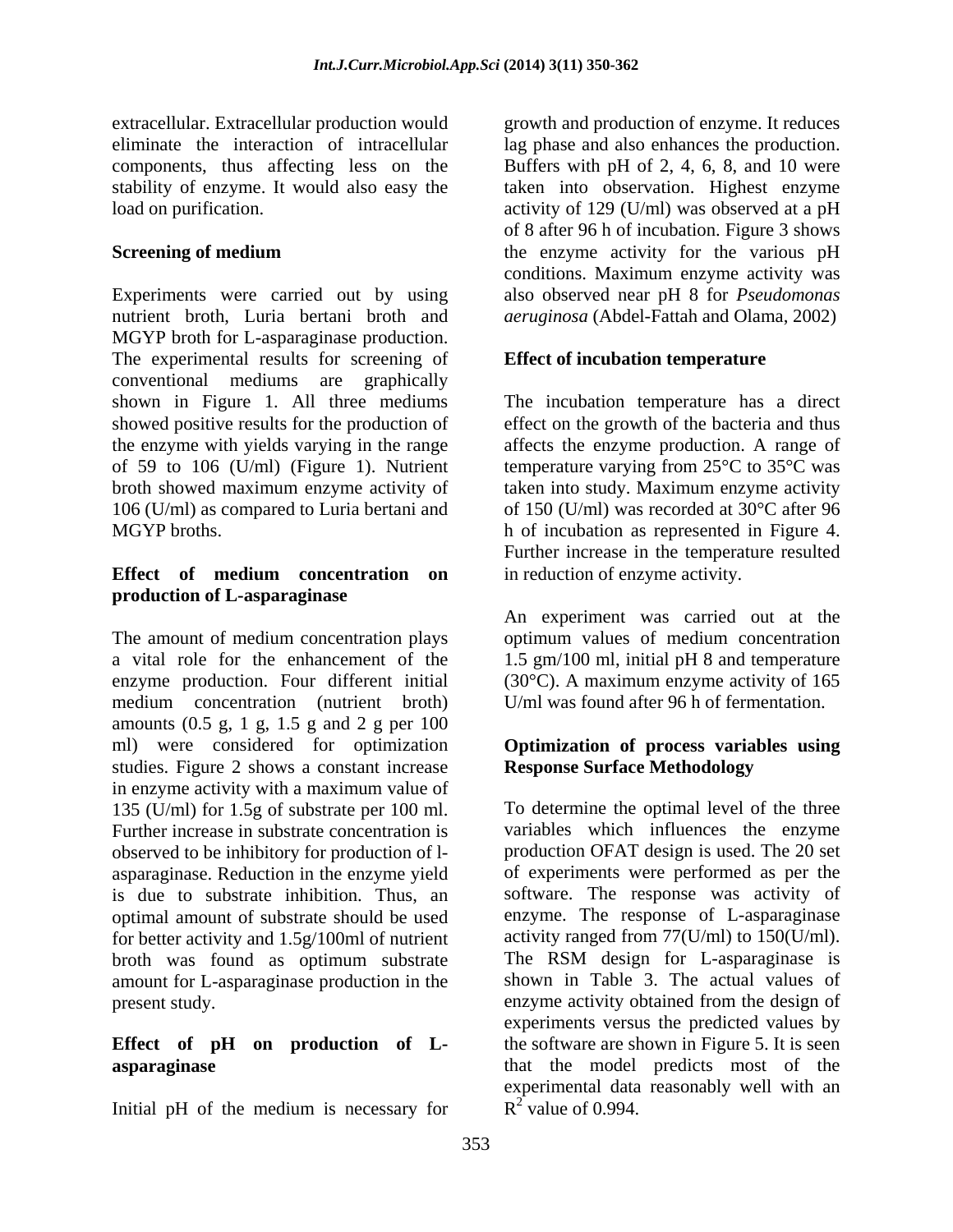Analysis of Variance (ANOVA) was performed to obtain the interaction between explain the role played by factors affecting the process variables and the response. L-asparaginase production. From Figure 6, it ANOVA statistics results and the estimated can be observed that with increase in regression coefficients are given in Table 4. In this case the process variables and their 1 gm/100 ml to 1.25 gm/100 ml and pH interaction with each other have P-values from pH 7 to pH 7.5, the yield of L less than 0.05, indicating that they are asparaginase increases considerably. Further significantly different from zero at the increase in media concentration and pH 99.4% confidence level. A second order decreases the activity. The contour plots polynomial equation gives the coefficients indicate the levels of temperature, pH and for variable effect on production. The values of coefficients were generated from the model. It can be concluded that when the

 $32.4 B + 12.41 C - 16.24 A^2 + 18.52 B^2 - 14.52$ 

Where Y is the predicted response; A=pH,

combinations of parameters were eliminated

Enzyme activity(Y) = 115.6 + 9.32 A + 32.4 strong interactions between the variables are <br>B + 12.41 C -16.24 A<sup>2</sup> +18.52B<sup>2</sup> -14.52 C<sup>2</sup>+ expected if the contour lines are elliptical in

This model can be used to navigate the design space. Values of "Prob> F" less than

#### **Surface plots**

The contour and 3D surface plots are generally used to represent the interaction Minitab14 software was used to predict the effects between the process variables (Bas optimum values of the variables. Theoretical and Boyaci, 2007). 3D graphs generated for maximum enzyme activity (227U/ml) was

the pair-wise interaction of the three factors temperature, concentration of medium from media concentration that have to be used to get optimum conditions.

effect of a factor is positive, an increase in The three dimensional response surface plot the value of the enzyme activity efficiency is between pH and temperature (Figure 7A) observed. It can be observed from equation shows that the enzyme activity increased 3. towards the higher temperature and reached Enzyme activity(Y) = 115.16 + 9.32 A + region whereas, in case of pH, a maximum  $+18.52B^2 -14.52$  of enzyme activity (200 U/ml) was observed  $C^2 + 1.13$  A B -1.88A C +3.03 BC (3) at the mid value of pH (pH 7). Figure 7B B=Temperature, C=media conc.; concentration and pH. A maximum activity The *P*-values were used as a tool to check of 116.90 U/ml is noted at the mid value of the significance of each of the interaction media concentration and pH. The interaction among the variables. To make other effect between the media concentration and values to less that 0.05 some of the temperature is shown in Figure 7C. It in the software. Equation 4 gives the continued to give the maximum activity, coefficients for the parameters effect on high level of temperature was seen to production. increase the activity to a maximum (218  $B + 12.41 \text{ C} - 16.24 \text{ A}^2 + 18.52 \text{ B}^2 - 14.52 \text{ C}^2 +$  expected if the contour lines are elliptical in 3.03 BC (4) shape. In the present study, strong 0.0500 indicate model terms are significant. asparaginase production since the contour a maximum (225 U/ml) at highest-value represents the combined effect of the media showed that while mid value of media U/ml). According to Muralidhar *et al.,* 2001, strong interactions between the variables are interaction existed between the media concentration and pH (Figure 7B) for L lines were elliptical in nature.

### **Validation of model**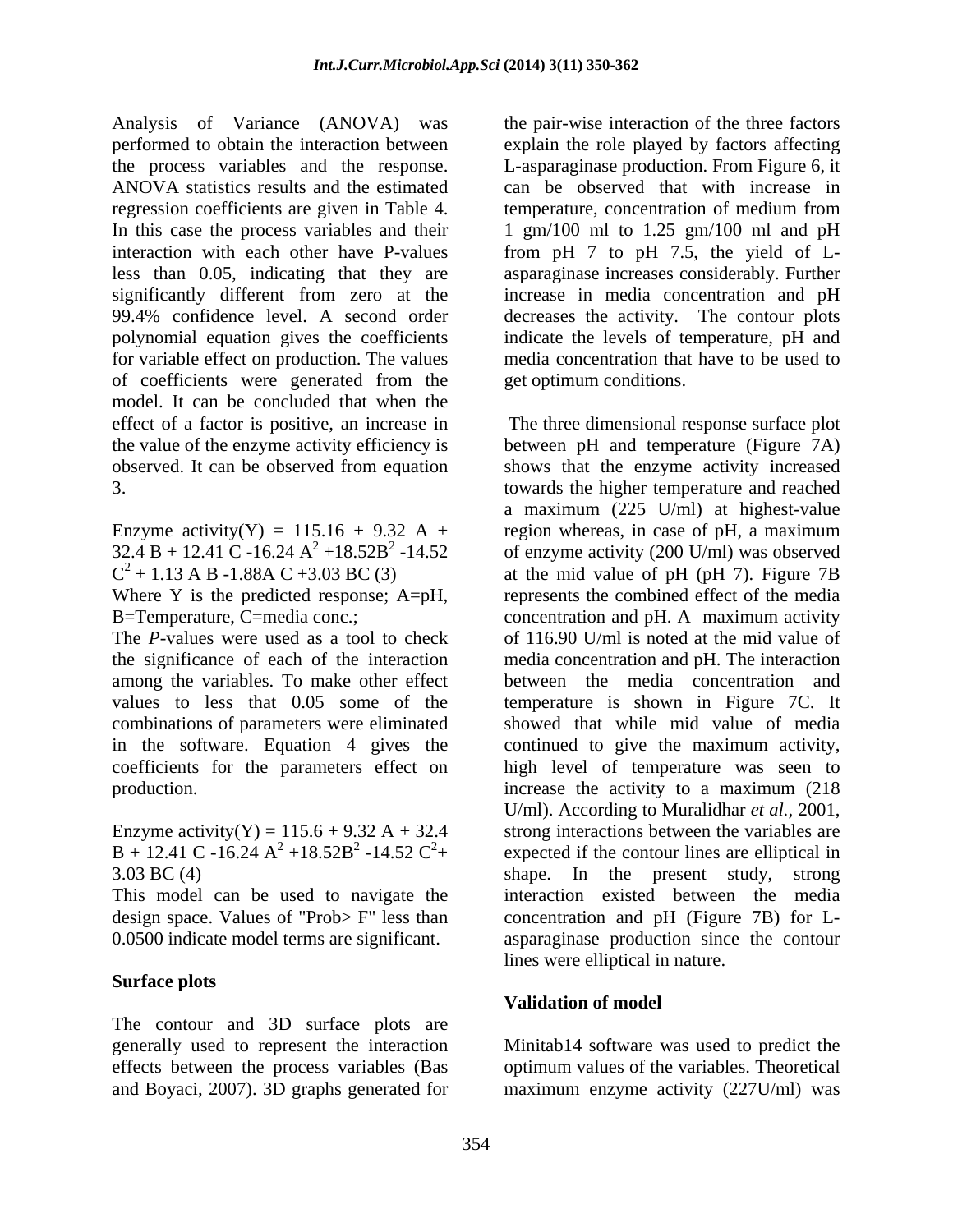that experimental value of enzyme activity response (227U/ml) and the predicted model fitted well with 95.59% of experimental production by in SmF by *Pseudomonas* 

specific rates, both of growth and of L asparaginase production, are in a sense

obtained at the optimal values of media measure of the metabolic activity of the concentration 1.075 g/100ml, Initial pH 7.17 individual cells. It is seen, that the specific and Temperature 35°C. Validation of model rates are high in the early part of the was carried out with the optimum values fermentations and that they decline steadily predicted by the software. Results showed as the fermentation proceeds due to the (217 U/ml) was very closer to the predicted accumulation of toxic products. In order to results. The preset study showed significant organism, the value of  $\mu_{\text{max}}$  and  $K_s$  are increase in results for L-asparaginase required. Increase in µ was observed with *fluorescens.* increase in substrate concentration is found **Kinetic studies** as shown in Table 5. The plot of  $1/\mu$  vs. 1/s During the fermentation, L-asparaginase theoretically the above result for decrease in production appears to parallel the growth of  $\mu$ . The low value of  $\mu_{\text{max}}$  0.023 h<sup>-1</sup> indicates the organisms Figure 8. The growth rate  $\qquad$  a slow specific growth rate and  $K_s$ rises and decreases but the rate of L- 0.41g/100ml indicates that the organism asparaginase production rises to a maximum requires a low concentration of substrate for value and then attains a constant phase. The growth and product formation. As product disappearance of nutrients and the design a fermentor and establish a relationship between substrate and increase in the substrate concentration, later to be inhibitor which results in decrease in  $\mu$ Figure 9 gives a negative slope validating  $^{-1}$  indicates indicates formation is growth associated.

**Fig.1** Screening of conventional mediums for production of L-asparaginase production

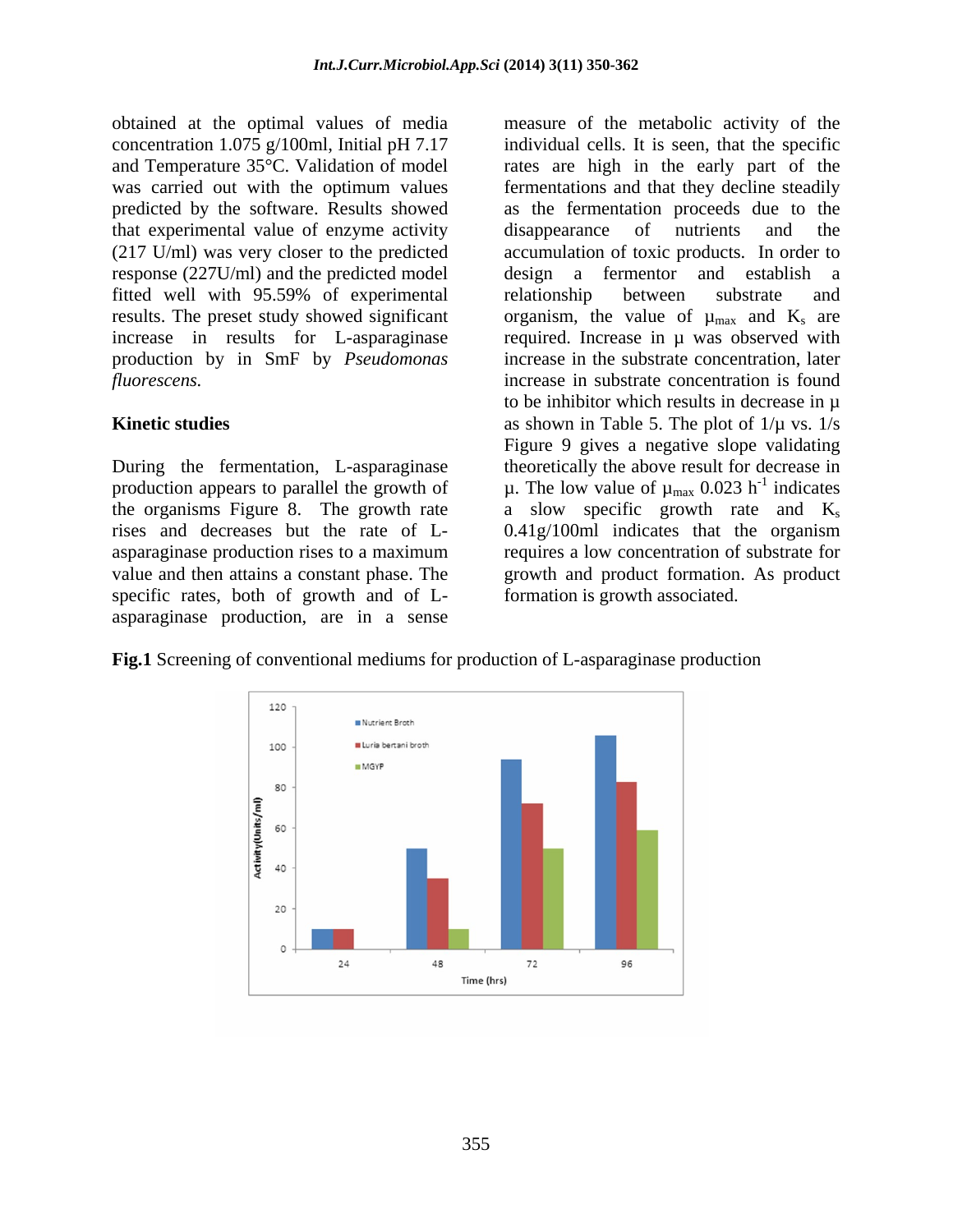

**Fig.2** Effect of temperature on production of L-asparaginase

**Fig.3** Effect of Media concentration on production of L-asparaginase

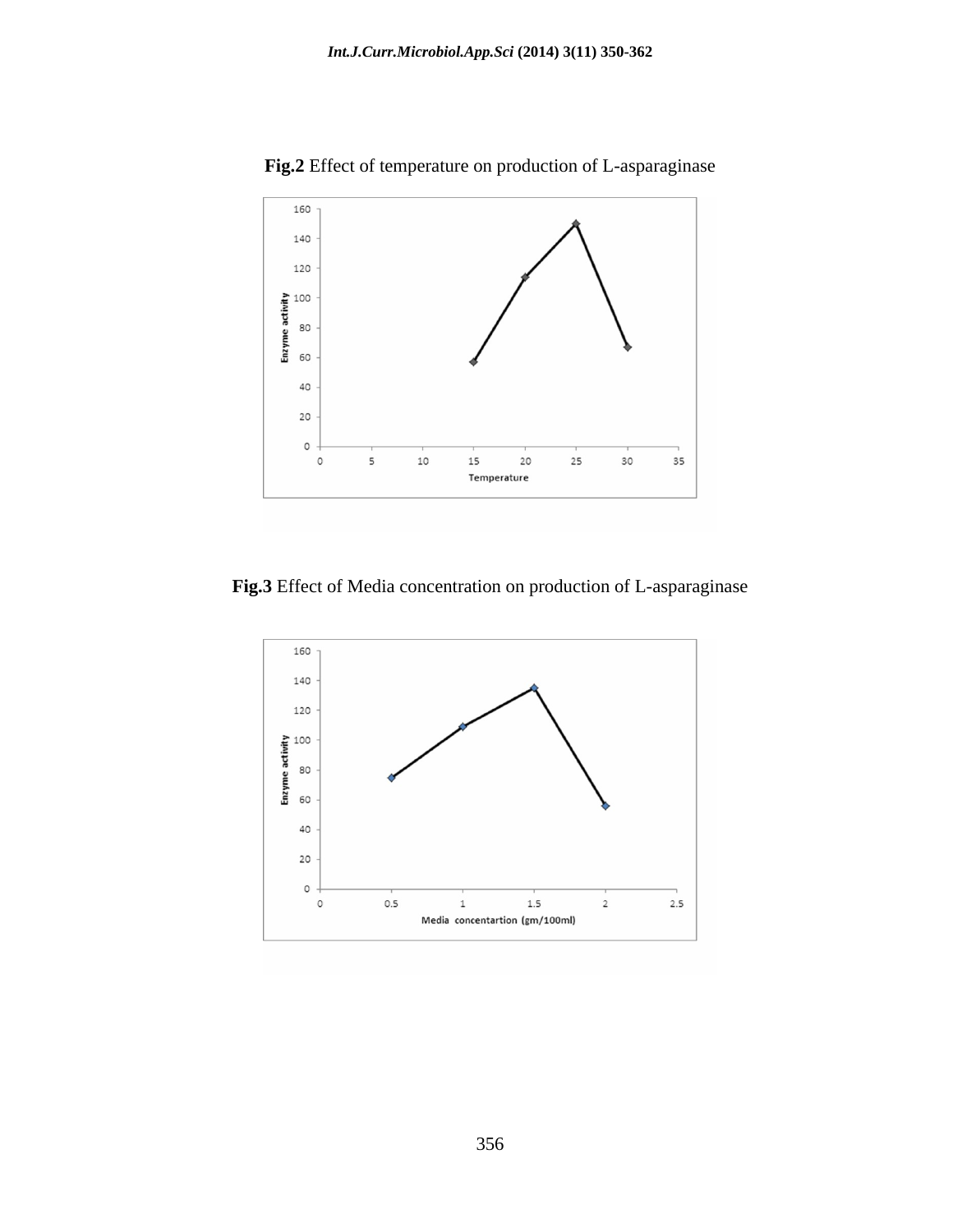

**Fig.4** Effect of pH on production of L-asparaginase

**Fig.5** Validation of optimization model by evaluation of Actual Vs Predicted enzyme activity



**Fig.6** Contour plots for L-asparginase production.These plots repesent the interaction of process parameters

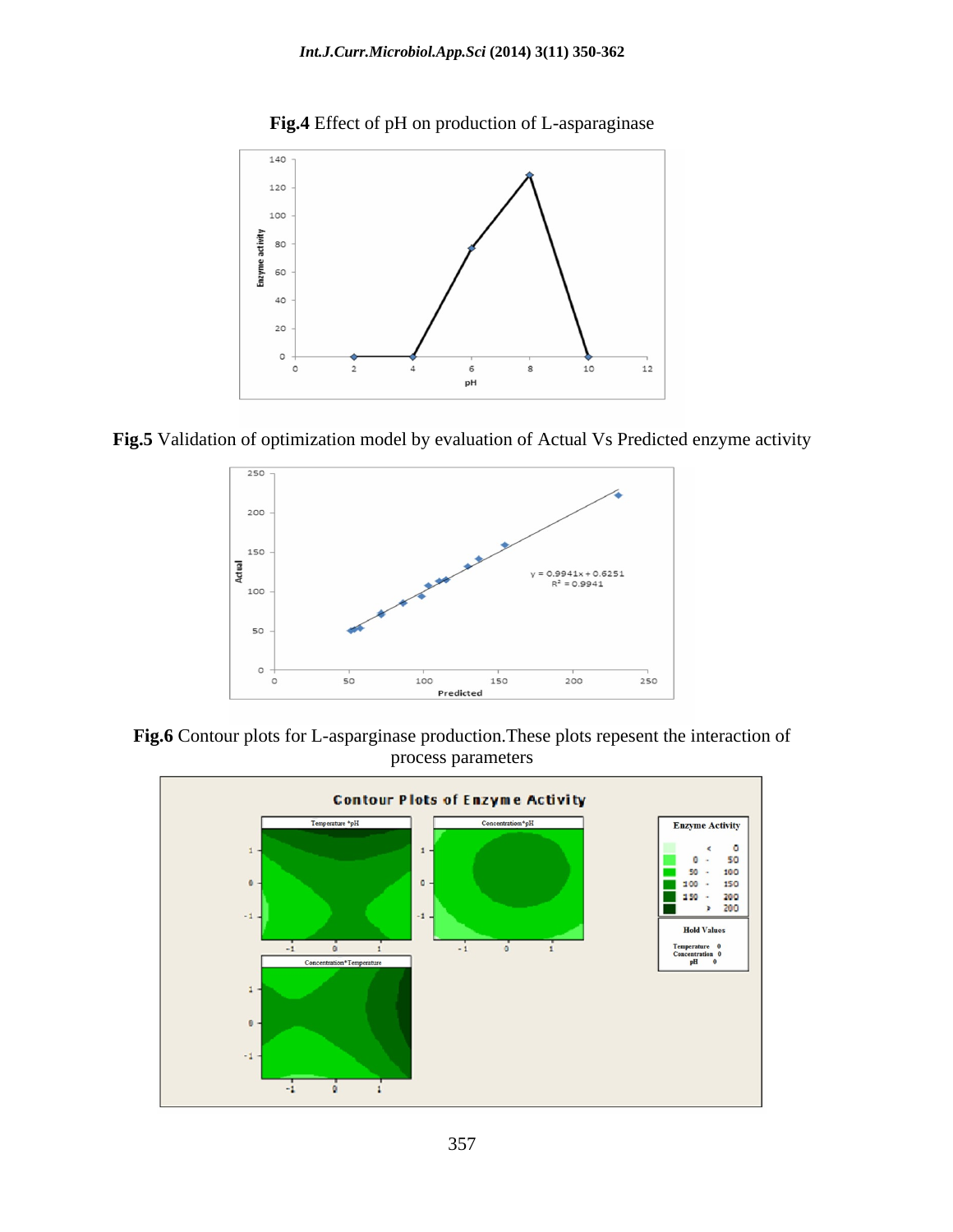

**Fig.7** Surface plots for production of L-asparaginase

Fig.8 Relationship between enzyme production and biomass formation. ( $\bullet$ ) Indicates the production of biomass and  $($ ) indicates enzyme production

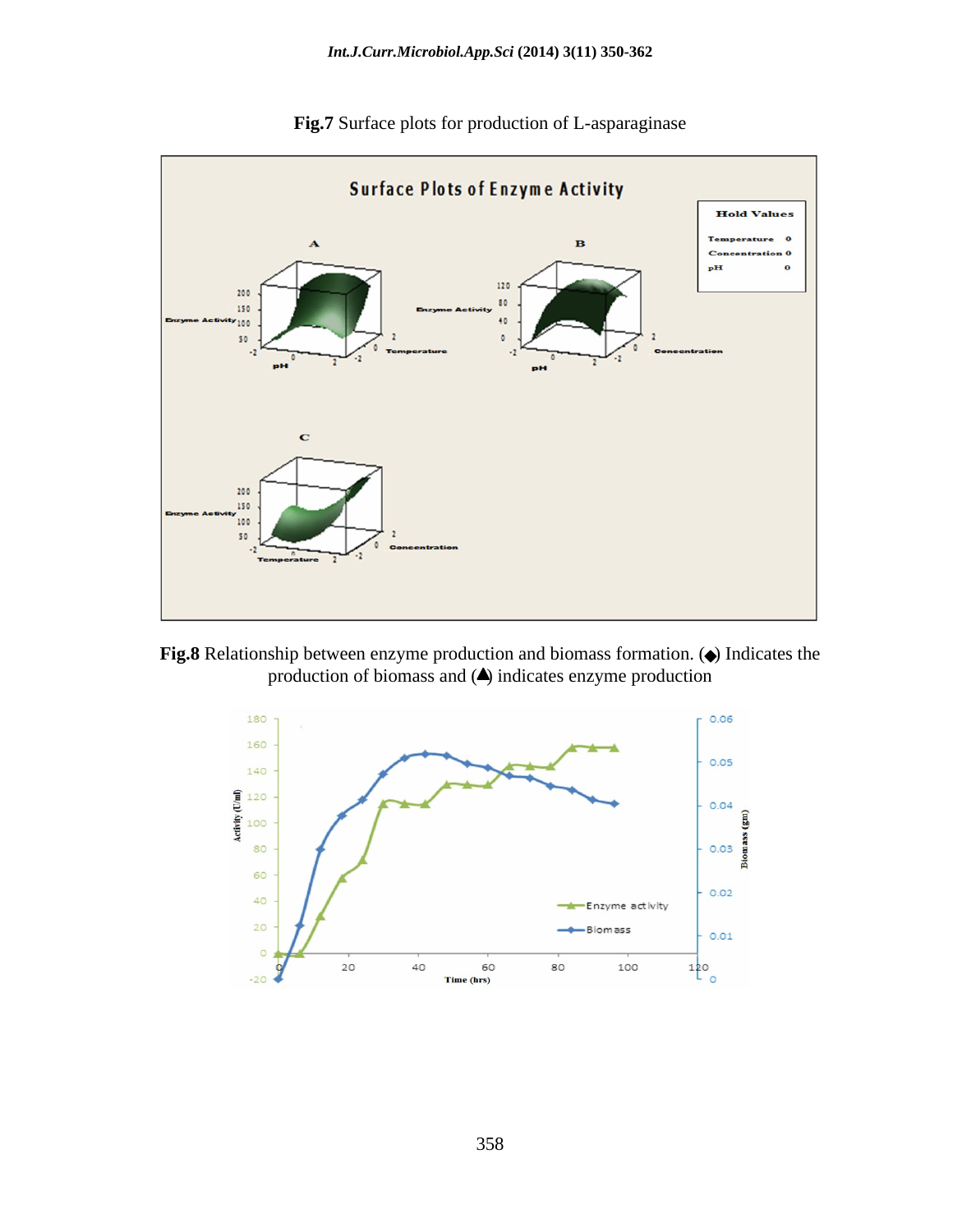



**Table.1** Experimental range and level of the process variables for L-asparaginase production

|                | <b>Factor</b> Component  |                                                                                                  | $\mathbf{r}$      | $+1$         |     |
|----------------|--------------------------|--------------------------------------------------------------------------------------------------|-------------------|--------------|-----|
| $\overline{A}$ | n <sub>II</sub><br>$\mu$ |                                                                                                  | $\vert 6.5 \vert$ | $7 \mid 7.5$ | - റ |
|                |                          |                                                                                                  |                   |              |     |
|                | Temperature              |                                                                                                  |                   |              |     |
|                | Nutrient broth           | $\begin{array}{ c c c c c c c c c c c } \hline 0.5 & 0.75 & 1 & 1.25 & 1.5 \ \hline \end{array}$ |                   |              |     |
|                | concentration            |                                                                                                  |                   |              |     |

**Table.2** RSM experimental design given by design software Minitab14 for L-asparaginase

|                                                                |                                                                                                                    | production                                                                                                                                                                                                                                                                                                                                                                                    |                       |
|----------------------------------------------------------------|--------------------------------------------------------------------------------------------------------------------|-----------------------------------------------------------------------------------------------------------------------------------------------------------------------------------------------------------------------------------------------------------------------------------------------------------------------------------------------------------------------------------------------|-----------------------|
|                                                                |                                                                                                                    |                                                                                                                                                                                                                                                                                                                                                                                               | ———                   |
| $\begin{array}{ c c }\n\hline\n-12 \\ \hline\n13\n\end{array}$ | and the control of the control of                                                                                  | $\frac{22.5}{\sqrt{3}higs}$                                                                                                                                                                                                                                                                                                                                                                   |                       |
|                                                                |                                                                                                                    |                                                                                                                                                                                                                                                                                                                                                                                               |                       |
|                                                                |                                                                                                                    |                                                                                                                                                                                                                                                                                                                                                                                               | $\frac{0.5}{0.75}$    |
|                                                                |                                                                                                                    |                                                                                                                                                                                                                                                                                                                                                                                               |                       |
|                                                                |                                                                                                                    |                                                                                                                                                                                                                                                                                                                                                                                               | $\frac{1}{\sqrt{15}}$ |
|                                                                | $\frac{14}{15}$ $\frac{4}{15}$<br>$\frac{4}{15}$ $\frac{6}{15}$<br>$\frac{7}{15}$<br>$\frac{3}{17}$ $\frac{8}{17}$ | $\begin{array}{r} 2\frac{3}{2},\frac{3}{2},\frac{3}{2},\frac{3}{2},\frac{3}{2},\frac{3}{2},\frac{3}{2},\frac{3}{2},\frac{3}{2},\frac{3}{2},\frac{3}{2},\frac{3}{2},\frac{3}{2},\frac{3}{2},\frac{3}{2},\frac{3}{2},\frac{3}{2},\frac{3}{2},\frac{3}{2},\frac{3}{2},\frac{3}{2},\frac{3}{2},\frac{3}{2},\frac{3}{2},\frac{3}{2},\frac{3}{2},\frac{3}{2},\frac{3}{2},\frac{3}{2},\frac{3}{2},\$ | —————                 |
|                                                                |                                                                                                                    |                                                                                                                                                                                                                                                                                                                                                                                               |                       |
|                                                                |                                                                                                                    |                                                                                                                                                                                                                                                                                                                                                                                               |                       |
|                                                                | — <del>u.J</del>                                                                                                   |                                                                                                                                                                                                                                                                                                                                                                                               | $\frac{1}{0.75}$      |
| $\frac{18}{19}$                                                | 6/5<br><u>v.v</u>                                                                                                  | 29.25                                                                                                                                                                                                                                                                                                                                                                                         | $\overline{1!25}$     |
| $\overline{\phantom{0}}$                                       |                                                                                                                    | 20                                                                                                                                                                                                                                                                                                                                                                                            |                       |
|                                                                |                                                                                                                    |                                                                                                                                                                                                                                                                                                                                                                                               |                       |
|                                                                | 7.5                                                                                                                | 23.75                                                                                                                                                                                                                                                                                                                                                                                         | 1.25                  |
|                                                                | $\overline{a}$                                                                                                     | 22.5                                                                                                                                                                                                                                                                                                                                                                                          |                       |
| 10                                                             |                                                                                                                    | 25                                                                                                                                                                                                                                                                                                                                                                                            |                       |
| the control of the control of the<br>$-4.4$                    |                                                                                                                    |                                                                                                                                                                                                                                                                                                                                                                                               | 0.75                  |
| $\mathbf{1}$                                                   | 7.5                                                                                                                |                                                                                                                                                                                                                                                                                                                                                                                               | 23.75                 |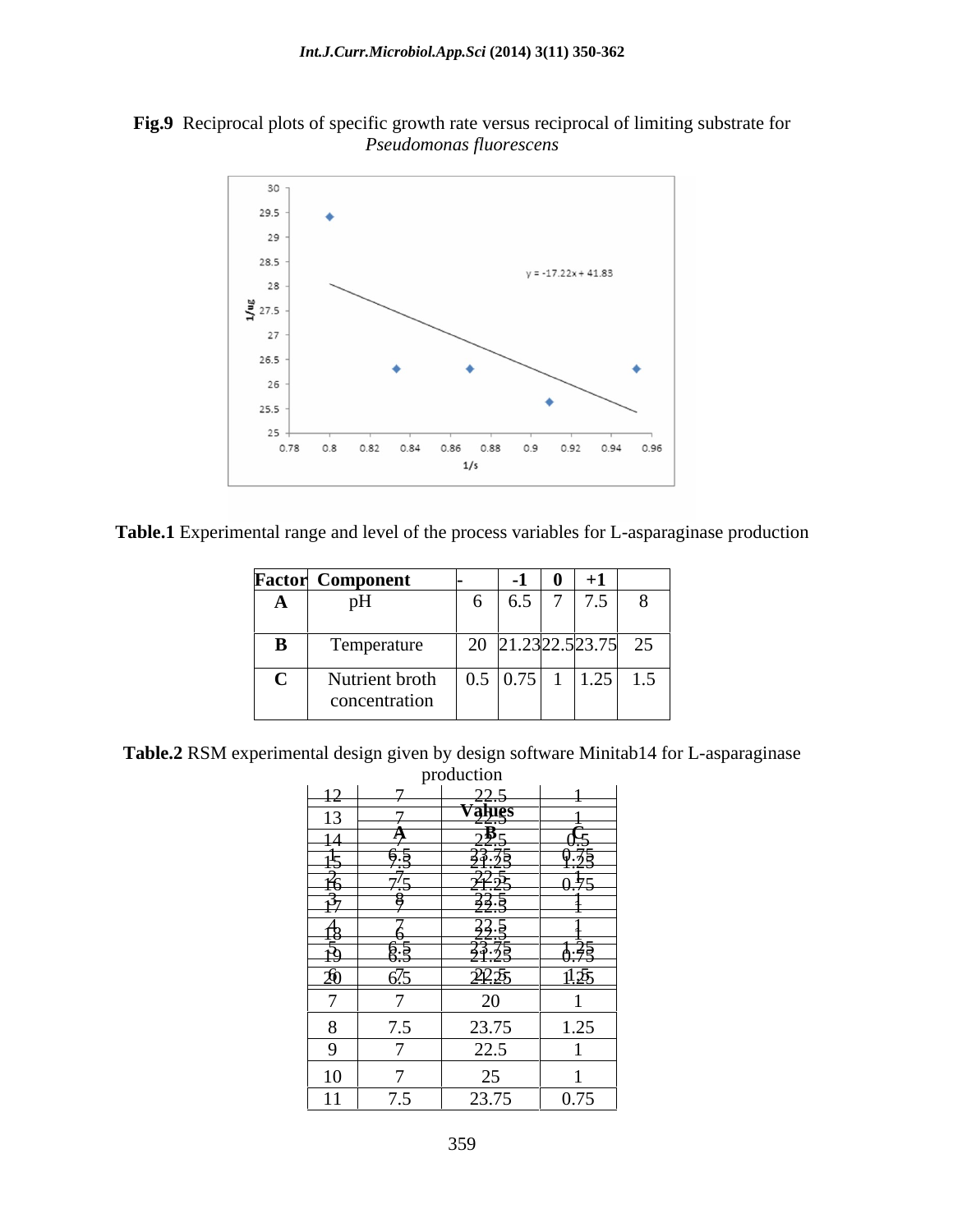|                 |                |                                                      |             | <b>Enzyme</b>      |
|-----------------|----------------|------------------------------------------------------|-------------|--------------------|
|                 | $\mathbf{A}$   | $\mathbf{B}$                                         | $\mathbf C$ | activity(units/ml) |
|                 | 6.5            | $23.75$ 0.75                                         |             | 103                |
| $\overline{2}$  | $\sqrt{ }$     | 22.5                                                 |             | 115                |
|                 | 8              | 22.5                                                 |             | 86.5               |
|                 | $\mathbf{r}$   | 22.5                                                 |             | 115                |
| $5\overline{)}$ | 6.5            | 23.75                                                | 1.25        | 137                |
| 6               | $\overline{ }$ | 22.5                                                 | 1.5         | 98.5               |
| $\overline{7}$  | $\overline{ }$ | 20                                                   |             | 110.63             |
| 8               | 7.5            | 23.75                                                | 1.25        | 154.38             |
| 9               | $\mathbf{r}$   | 22.5                                                 |             | 115                |
| $10\,$          | $\mathbf{r}$   | 25                                                   |             | 230                |
| 11              | 7.5            | $23.75$ 0.75                                         |             | 129.4              |
| 12              | $\sqrt{ }$     | 22.5                                                 |             | 115                |
| 13              | $\mathbf{r}$   | 22.5                                                 |             | 115                |
| 14              |                | 22.5                                                 | 0.5         | 53.5               |
| 15              | 7.5            | 21.25                                                | 1.25        | 86.25              |
| 16              | 7.5            | $21.25 \begin{array}{ c c } \hline 0.75 \end{array}$ |             | 71.88              |
| 17              | $\mathbf{r}$   | 22.5                                                 |             | 115                |
| 18              | 6              | 22.5                                                 |             | 57.5               |
| 19              | 6.5            | 21.25                                                | 0.75        | 51.5               |
| $\frac{20}{ }$  | 6.5            | 21.25                                                | 1.25        | 71.88              |

**Table.3** RSM design for L-asparaginase production with experimental and predicted L-asparaginase activity

**Table.4 a,b** ANOVA statistics results and the estimated regression coefficients (a) **(a)**

| $\left($                    |           |         |           |       |
|-----------------------------|-----------|---------|-----------|-------|
| Term                        | Coef      | SE Coef |           |       |
| Constant                    | 115.158   | 1.738   | 66.256    |       |
|                             | 15.677    | 1.939   | 8.083     |       |
| Temp                        | 54.557    | 1.939   | 28.131    |       |
| Conc                        | 20.862    | 1.939   | 10.757    |       |
| $pH^*pH$                    | $-45.927$ | 3.175   | $-14.465$ |       |
| Temperature*Temperature     | 52.388    | 3.175   | 16.499    |       |
| Concentration*Concentration | $-41.927$ | 3.175   | $-13.205$ |       |
| pH*Temperature              | 3.193     | 4.262   | 0.749     | 0.471 |
| pH*Concentration            | $-5.314$  | 4.262   | $-1.247$  | 0.241 |
| Temp*Conc                   | 8.567     | 4.262   | 2.01      | 0.072 |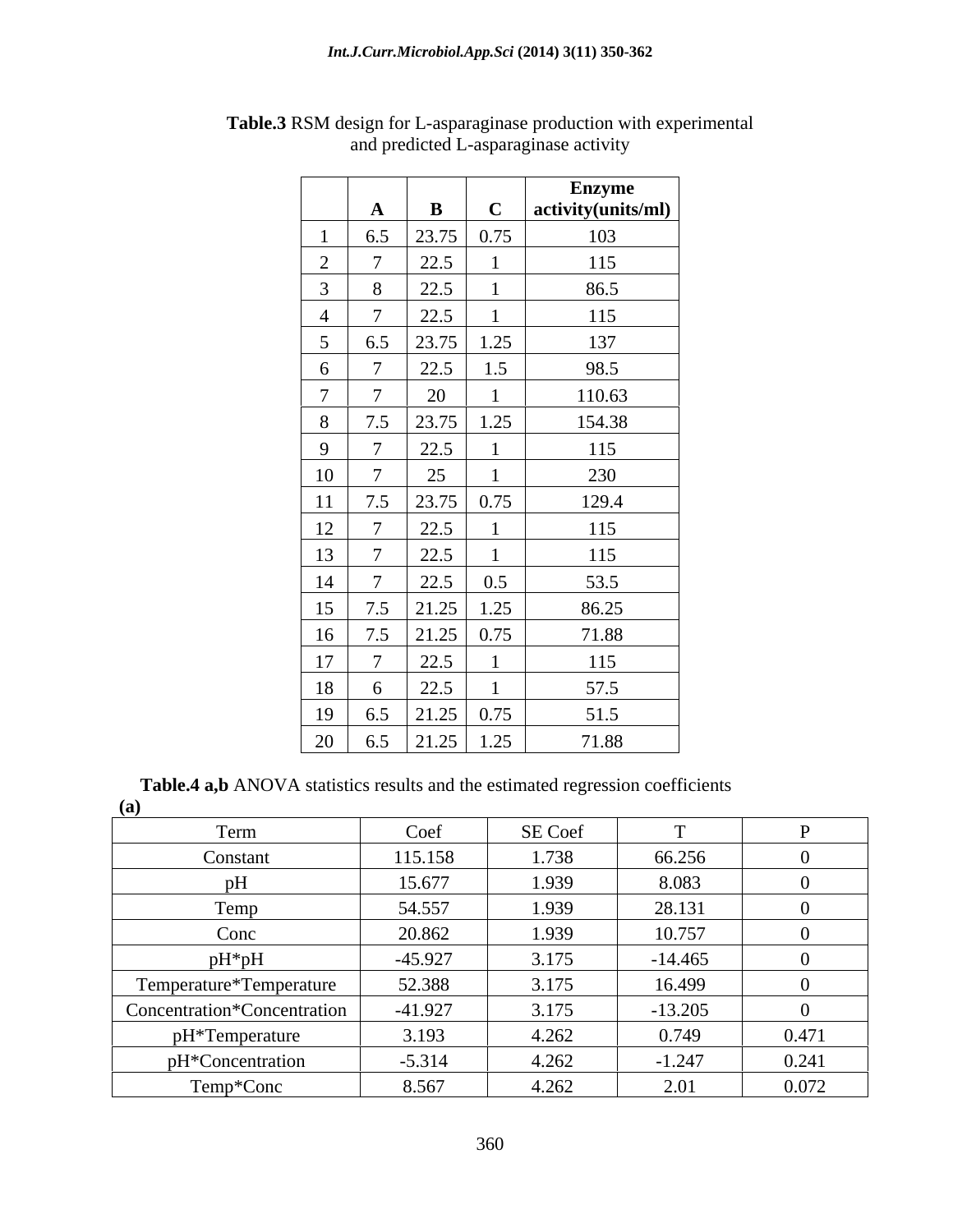| (b)         |          |         |         |                      |        |      |
|-------------|----------|---------|---------|----------------------|--------|------|
| Source      | DF       | Seq SS  | Adj SS  | Adj MS               |        |      |
| Regression  | $\alpha$ | 30786.6 | 30786.6 | 3420.73              | 188.36 |      |
| Linear      |          | 17659.8 | 17659.8 | 5886.6               | 324.13 |      |
| Square      |          | 13014.9 | 13014.9 | 4338.31              | 238.88 |      |
| Interaction |          | 111.8   | 111.8   | $37.27$<br>$J/I - L$ | 2.05   | 0.17 |

**Table.5** Specific growth rate with increasing substrate concentration

| substrate<br>concentration (S)<br>in gm | Specific<br>growth $(\mu_{g})$ |
|-----------------------------------------|--------------------------------|
| 1.05                                    | 0.038                          |
|                                         | 0.039                          |
| 1.1<br>1.15                             | 0.038                          |
| $\sim$<br>$\perp$ . $\perp$             | 0.038                          |
| 1.25<br>1.4J                            | 0.034                          |

- Abdel-Fattah, Y.R., Olama, Z.A. 2002. L- *Pseudomonas aeruginosa* in solid-<br>state culture: Evaluation and *Reports*, 65(4): 111–114. state culture: Evaluation and *Reports*, 65(4): 111–114.
- G. Barrie, 1971. The substrate  $224(2): 533-540$ .<br>specificity of Lasparaginase from Heinemann. B. Howard. A.J. 1969. *Alcaligenes eutrophus. FEBS Lett.,*
- BanoMozeena, Sivaramakrishnan, V.M., Serratia marces<br>1980 Preparation and properties of L<sub>2</sub> 18(4): 550–554. 1980. Preparation and properties of L-
- Bas, D., Boyaci, I.H. 2007. Modeling and optimization I: Usability of response to trypsin cle<br>surface methodology *I Food Fng* (2): 337–343. surface methodology. *J. Food Eng.,*
- Bessoumy Ashraf, A., Sarhan Mohamed, *aeruginosa* 50071 using solid-state

**References** fermentation. *J. Biochem. Mol. Biol.,*  $37(4)$ :  $387-393$ .

- asparaginase production by Discovery and development as a Broome, J.D. 1981. L-asparaginase: tumor-inhibitory agent. *Cancer Treat. Reports*, 65(4): 111–114.
- optimization of culture conditions Derst, C., Wehner, A., Specht, V., Rohm, using factorial designs. *Proc. Biochem.,* 38(1): 115–122. The example of tyrosine residues in *Escherichia coli* Allison James, P., Mandy William, J., Kitto asparaginase. Eur. J. Biochem.,<br>
G. Barrie, 1971, The substrate 224(2): 533–540. K.H. 1994. States and functions of tyrosine residues in *Escherichia coli* asparaginase. *Eur.*  $224(2)$ : 533–540.
	- specificity of L-asparaginase from Heinemann, B., Howard, A.J. 1969. 14(2): 107–108. **asparaginase** by submerged growth of Heinemann, B., Howard, A.J. Production of tumor-inhibitory L- *Serratia marcescens*. *Appl. Microbiol.,* 18(4): 550–554.
	- asparagianse from green chillies Kotzia-Georgia, A., Lappa-Katerina, Labrou (*Capsicum annum* L). *J. Biosci*., 2(4): 291 297. structure function properties of L- Kotzia Georgia, A., Lappa Katerina, Labrou Nikolaos, E. 2007. Tailoring asparaginase: Engineering resistance to trypsin cleavage. *Biochem. J.*, 404  $(2)$ : 337–343.
	- 78(3): 836 845. Manna, S., Sinha, A., Sadhukhan, R., Mansour Jehan, 2004. Production, characterization and antitumor activity<br>isolation and purification of L- of L -asparaginase isolated from isolation, and purification of L-<br>
	synanopes from *Pseudomonas Pseudomonas Stutzeri.* Curr. asparaginase from *Pseudomonas*  Chakrabarty, S.L. 1995. Purification, characterization and antitumor activity of L asparaginase isolated from *Pseudomonas stutzeri*. *Curr. Microbiol.,* 30(5)**:** 291 298.